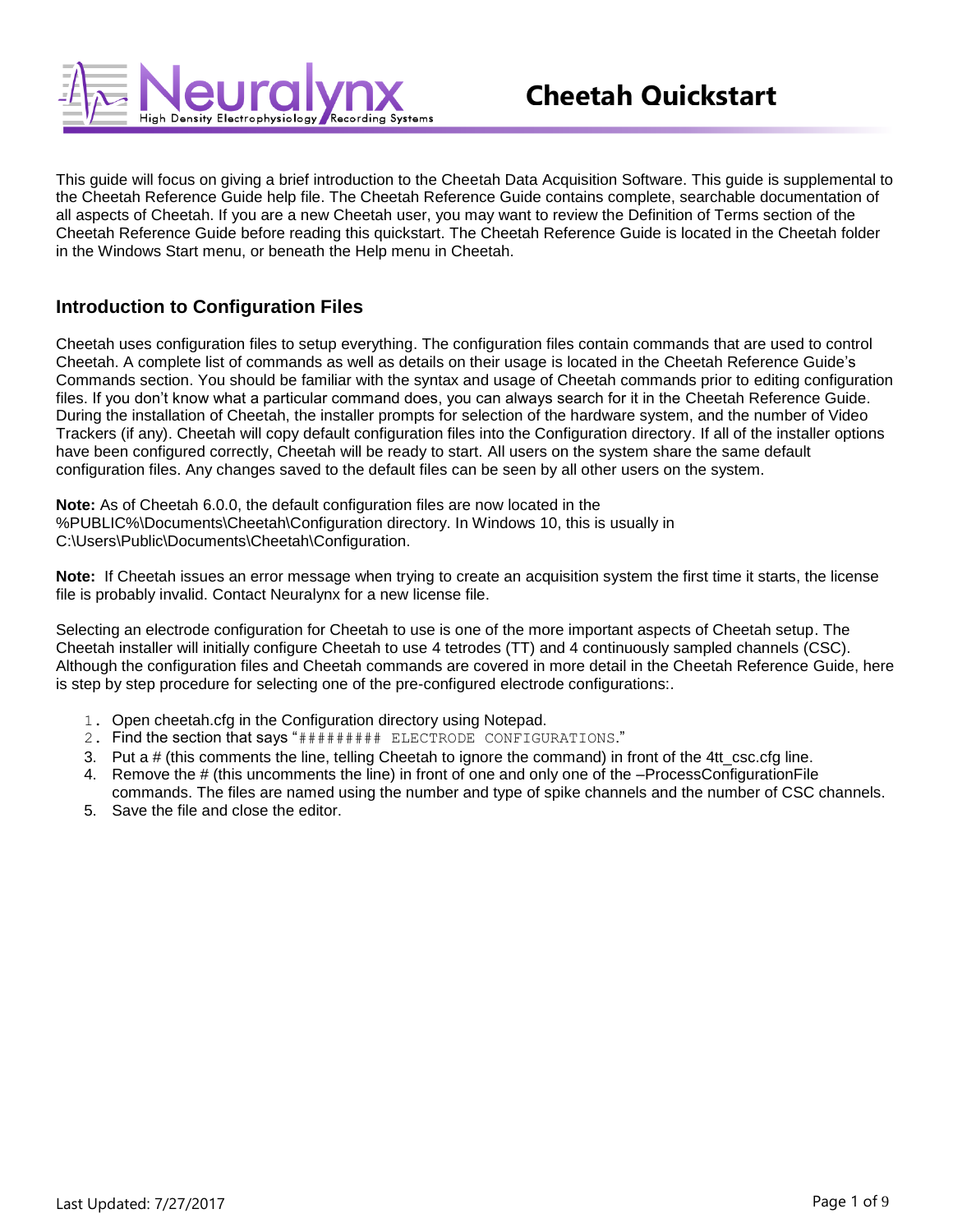

### **Running Cheetah for the First Time**

Double-click on the Run Cheetah icon on the desktop. Cheetah will immediately show the Startup Selection dialog:



This dialog allows you to pick a configuration to use when Cheetah starts. If this is the first time you've ever run Cheetah on this computer, the *Start Cheetah with Last Configuration* button will be unavailable. Periodically while Cheetah is running, and every time Cheetah closes, it saves the current state. This way all changes that are made while Cheetah is running are saved, and can be reloaded the next time Cheetah is started. The Cheetah.cfg file should be used the first time Cheetah is run, or on subsequent runs when a new electrode configuration is desired. Click on the *Start Cheetah with Default Configuration (Cheetah.cfg)* button to launch Cheetah. If available, pressing the ENTER key will then load the last configuration.

Once you start Cheetah using a particular configuration, you cannot load a completely new configuration by selecting *Open Configuration File* from Cheetah's *File* menu. To load a new configuration, you must close Cheetah and select the new configuration from the Startup Selection dialog the next time you run Cheetah.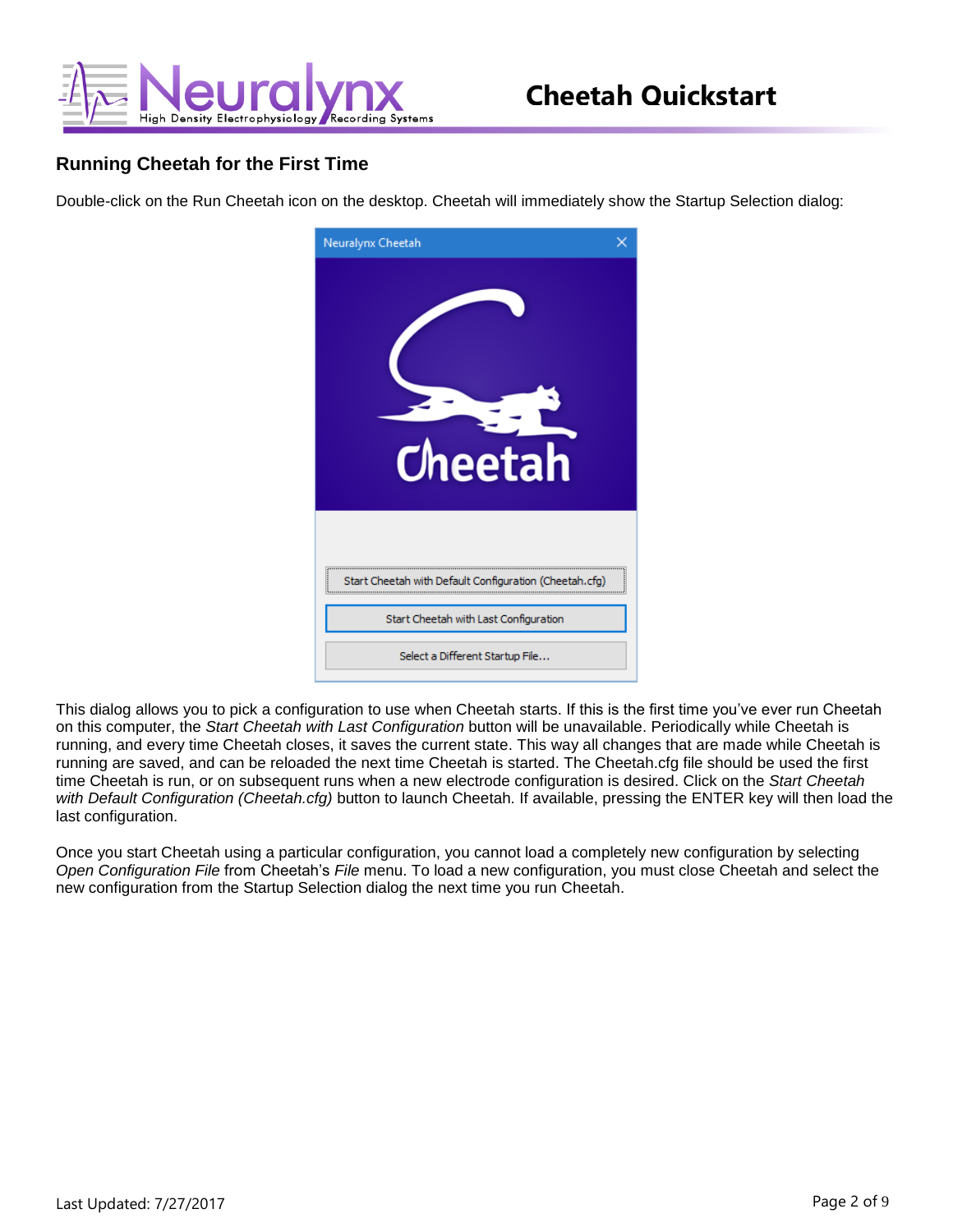

#### **The Most Important Windows**

Cheetah has a lot of different windows and options, but the most used ones are the Main Window, Cheetah Reference Guide, Spike Plot Window, Time Plot Window, System Status Dialog, and the Properties dialog. Each of those windows has many options and display types, all of which are covered in the Cheetah Reference Guide.

1. **Main Window**: Contains all of the other windows in Cheetah. Closing this window closes Cheetah. There is a menu bar that allows you to perform general operations in Cheetah. The *View* menu will allow you to show the different settings windows in Cheetah. If a window is opened, and cannot be seen; clicking on the window name in the view menu will cause it to become visible.

| $C$ Neuralynx Cheetah Data Acquisition Software |  |  |  |
|-------------------------------------------------|--|--|--|
| File Acquisition Window View Help               |  |  |  |

2. **Cheetah Reference Guide:** As stated previously, the Cheetah Reference Guide contains information on every aspect of the Cheetah Data Acquisition Software. To open the Cheetah Reference Guide, simply select it under Cheetah's *Help* menu:

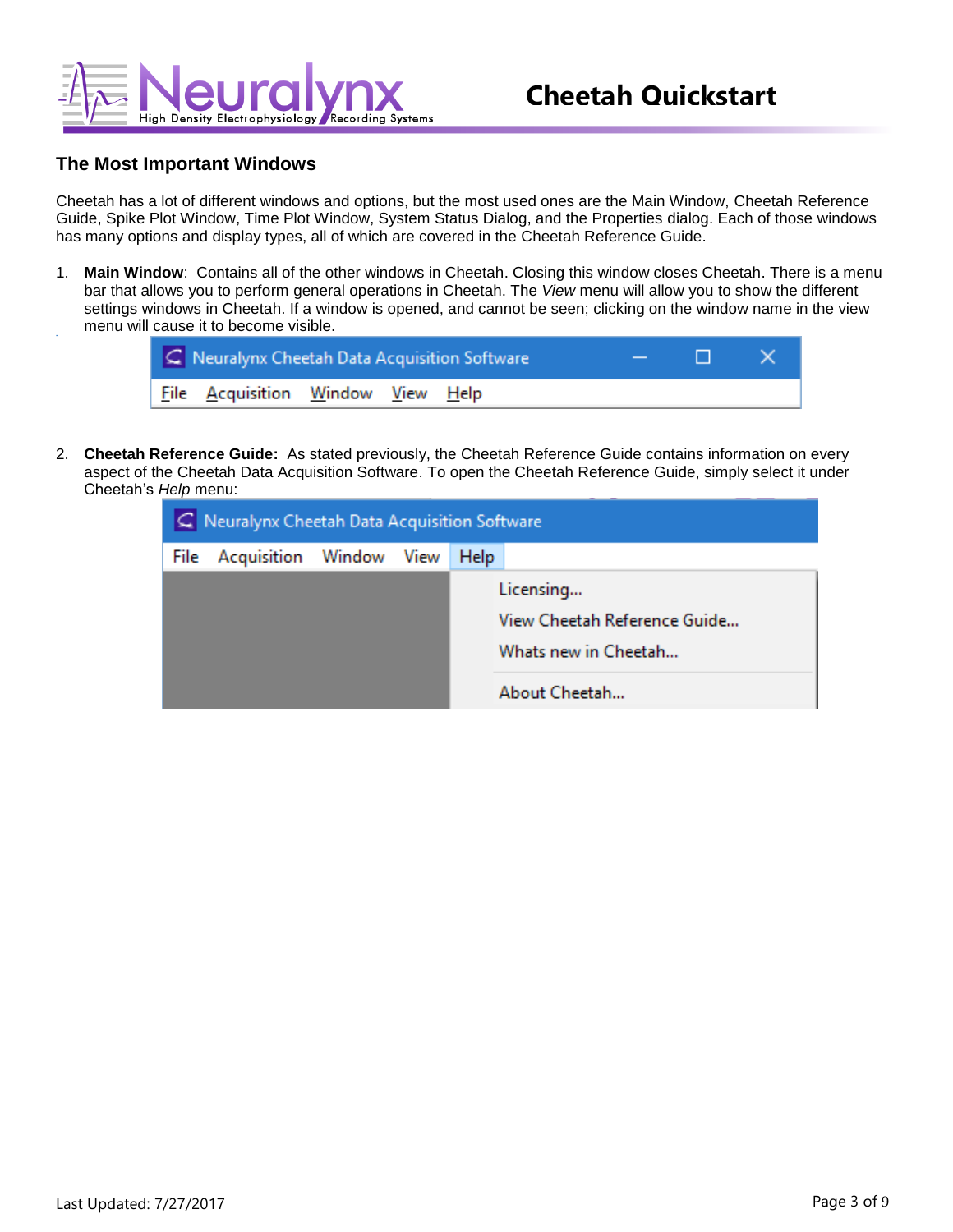

3. **System Status**: This is the control center of Cheetah. It shows the current system state, as well as any problems that may have occurred. There is a detailed view and a single line view for this dialog. This can be changed by clicking the Show Details or Hide Details button. The most important parts of the dialog for the quickstart are identified in the detailed view below:

| <b>Acquisition System Status</b>                   |                                |                     |                                                                                                                                                                     |                    |                     |
|----------------------------------------------------|--------------------------------|---------------------|---------------------------------------------------------------------------------------------------------------------------------------------------------------------|--------------------|---------------------|
| <b>REC</b>                                         | Timestamp Clock:<br>6899.079   |                     | Logged: 2                                                                                                                                                           | Data Processing: 0 | <b>Hide Details</b> |
| <b>Urrent Session Sta</b>                          |                                |                     | Data Processing Errors                                                                                                                                              |                    |                     |
| Start Date/Time                                    |                                | <b>Elapsed Time</b> |                                                                                                                                                                     |                    |                     |
| 2016/10/17 11:03:19<br><i>couire:</i>              |                                | 00:00:17            | Raw Data: 0                                                                                                                                                         | Event: 0           |                     |
| Record:<br><b>Not Started</b>                      |                                | Not Started         | CSC:0                                                                                                                                                               | Video: 0           |                     |
| Disk Usage:                                        |                                | 54% 255.5GB/476.4GB |                                                                                                                                                                     |                    |                     |
| NetCom Clients: Not Connected                      |                                |                     | Spike: 0                                                                                                                                                            | <b>Diagnostic</b>  |                     |
|                                                    |                                |                     |                                                                                                                                                                     |                    |                     |
|                                                    |                                |                     |                                                                                                                                                                     |                    |                     |
| System Message History<br>Message Filters: V Fatal | <b>⊘</b> Error ⊘ Warning       | $\vee$ Notice       | Data                                                                                                                                                                | Clear              | <b>View Logfile</b> |
| Timestamp                                          | Msg Type                       | Message             |                                                                                                                                                                     |                    |                     |
| 2016/10/17 11:03:36<br>2016/10/17 11:03:36         | <b>NOTICE</b><br><b>NOTICE</b> |                     | NetComServerContainer::CheckServerStatus() - Server(2) has been shutdown and deleted<br>NetComServer::ShutdownServer() - Shutting down NetCom Server, Server ID: 2. |                    |                     |
| 2016/10/17 11:03:35                                | <b>NOTICE</b>                  |                     | NodeConnectionServer::CloseClientStream - Client data stream successfully closed. IP Address:No                                                                     |                    |                     |
| 2016/10/17 11:03:35                                | <b>NOTICE</b>                  |                     | NodeConnectionServer::CloseClientStream - Client data stream successfully closed. IP Address:No                                                                     |                    |                     |
| 2016/10/17 11:03:35                                | <b>NOTICE</b>                  |                     | NodeConnectionServer::CloseClientStream - Client data stream successfully closed. IP Address:No                                                                     |                    |                     |
| 2016/10/17 11:03:35                                | <b>NOTICE</b>                  |                     | NodeConnectionServer::CloseClientStream - Client data stream successfully closed. IP Address:No                                                                     |                    |                     |
| 2016/10/17 11:03:35<br>∢                           | <b>NOTICE</b>                  |                     | NodeConnectionServer::CloseClientStream - Client data stream successfully closed. IP Address:N: ∨                                                                   |                    | ⋗                   |

- 1. **ACQ**: When the button is Green, Cheetah is in Acquisition mode. Acquisition can be started or stopped by clicking on the button. The Ctrl+A hotkey will also toggle acquisition. No data is saved when Cheetah is in Acquisition mode.
- 2. **REC**: When the button is Purple, Cheetah is in Recording mode. The Acq button will also be Green when in recording mode. Recording can be started or stopped by clicking on the button. The Ctrl+R hotkey will also toggle recording. Data is recorded to files when Cheetah is in Recording mode.
- 3. **Timestamp Clock**: The current Cheetah timestamp. This number is in seconds and should always be increasing.
- 4. **Message History**: A listing of all of the messages saved to the logfile.
- 5. **Logged and Data Processing**: These buttons will turn Red when an error occurs, and the error counts will update to let you know what type of error has occurred. Clicking on the buttons will give you options for each error type.
- 6. **View Logfile**: Shows the current logfile. When calling Neuralynx for support, this file will aid in figuring out problems that have occurred. This can also be done by clicking on the Logged button and selecting View Logfile.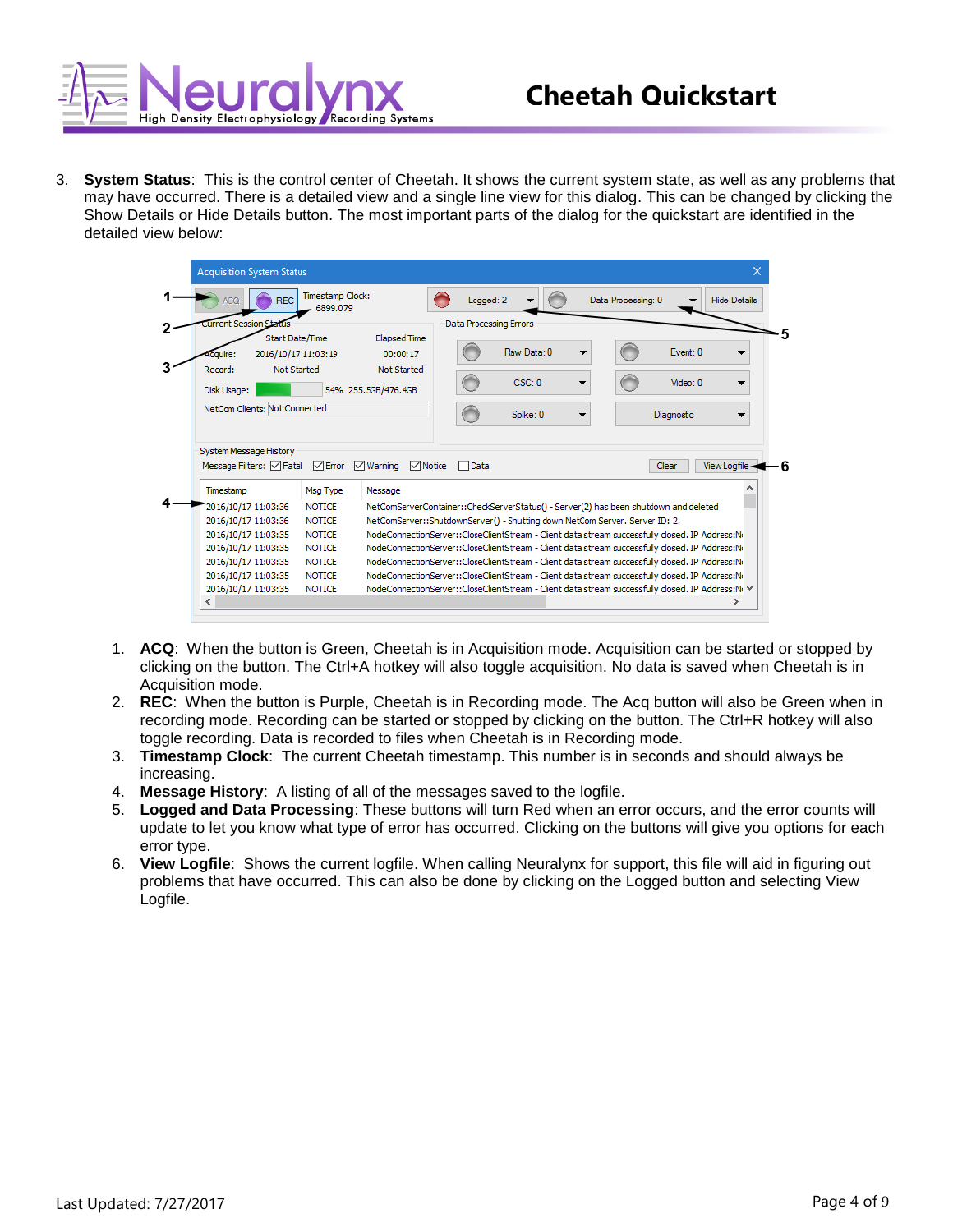

4. **Recording Options**: Recording options can be viewed by selecting the *Recording Options…* item under *Acquisition*  menu. The data directory shows where all of the recorded data is saved. You can also enable raw data file recording by checking the *Write Raw Data File* check box. Raw data files save an unprocessed copy of all data received by Cheetah during recording. These files are useful if you want to be able to replay the experiment at a later time or if you want to be able to apply different filters after the initial recording.

| Browse |
|--------|
|        |
|        |
|        |
| Browse |
|        |
|        |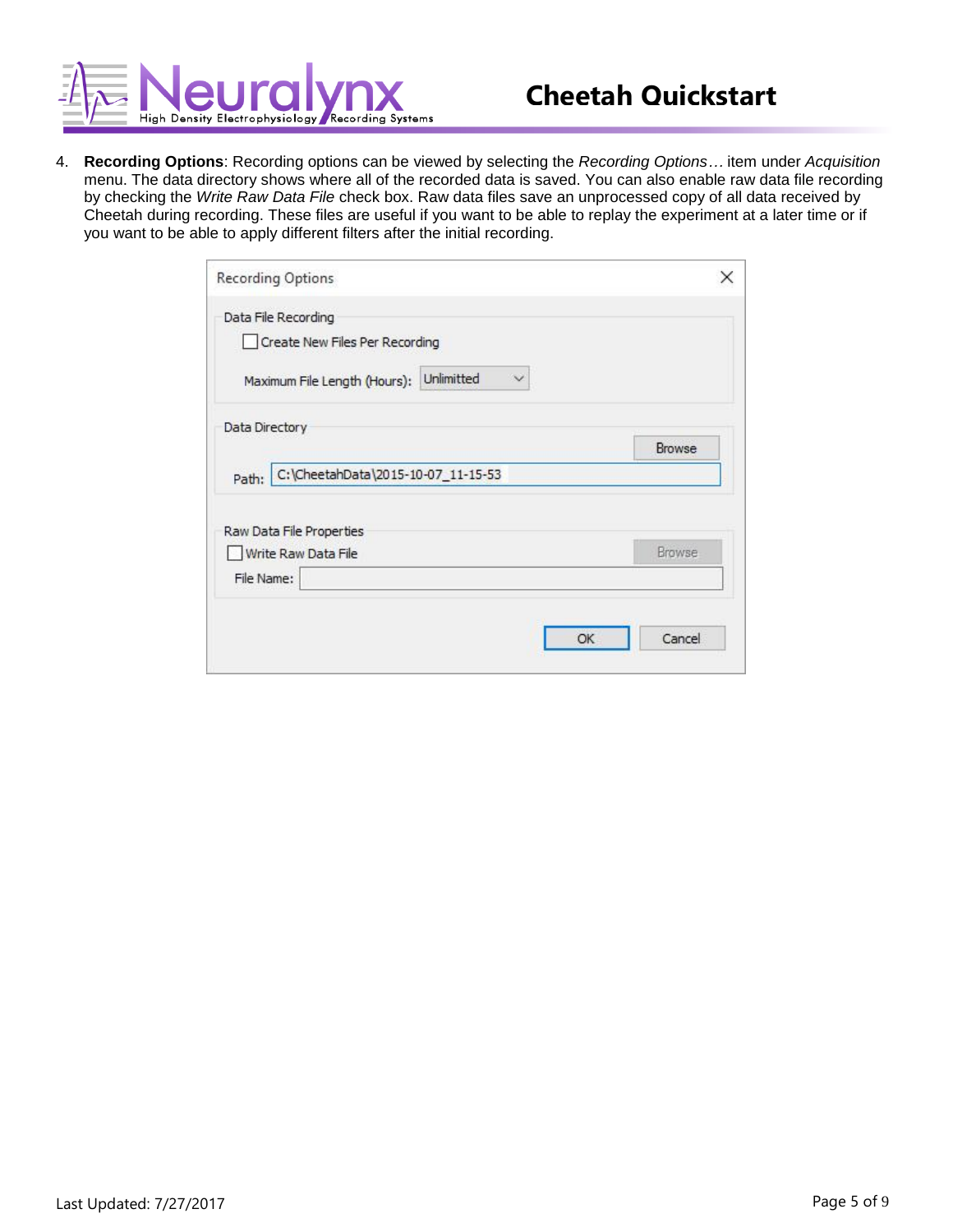

5. **Spike Plot and Time Plot Windows**: All of the data for spikes and CSCs will be visible in these windows. Spike windows will only contain spike acquisition entities, while time windows can contain CSC, Spike or Event acquisition entities. For a complete description of these windows, review the Spike and CSC display sections of the Cheetah Reference Guide.



**Spike Window**



**Time Window**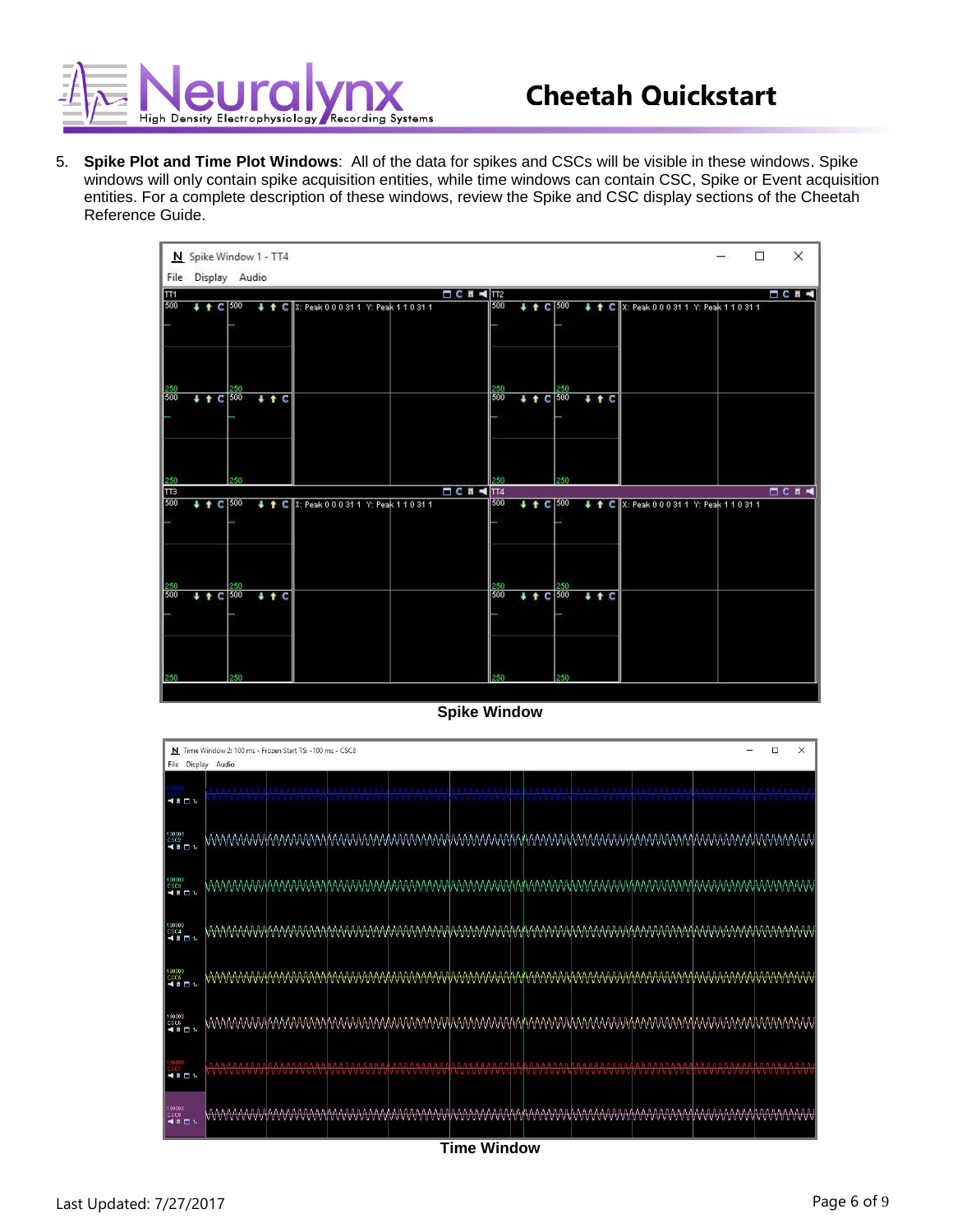

6. **Properties Dialog**: The Properties dialog is where adjustments to the way that data is shown and processed in Cheetah are made. Clicking on the properties icon  $\Box$  on the plot whose properties you want to edit will immediately show the properties dialog and select the plot whose icon was clicked. Important properties for plots, windows and acquisition entitles will be covered shortly. At this point the guide will focus on the tree view on the left side of this dialog.

| <b>Acquisition Entities and Display Properties</b>                                                                     | $\times$                                                                                                                                                                                                                                                                                                                                                                     |
|------------------------------------------------------------------------------------------------------------------------|------------------------------------------------------------------------------------------------------------------------------------------------------------------------------------------------------------------------------------------------------------------------------------------------------------------------------------------------------------------------------|
| Display<br><b>Acquisition Entities</b><br>⊟- Spike Window 1<br>$-111$<br>$-TT2$<br>$-TT3$<br>$-114$<br>□ Time Window 2 | <b>Time Window Properties</b><br>Time Window 2<br>$\sim$<br>Name: I<br>Sweep<br>Background:<br>Plot Type:<br>$\checkmark$<br>└ Show Title Bar<br>Spread<br>Spread Type:<br>$\checkmark$<br>Move Plot Up<br><b>Remove Plot</b><br><b>Show Grid Lines</b><br>Move Plot Down   Remove All Plots<br>Timeframe:<br>100<br>Overlay<br><b>ms</b><br>**GLOBAL** Time Plot Properties |
| $E$ -CSCs<br>L CSC1<br>L CSC2<br>CSC <sub>3</sub><br>L CSC4<br><b>CSC5</b><br>L CSC6                                   | $\sqrt{\ }$ Enable Plot<br>Plot Label:<br><b>Trace Color:</b><br>**GLOBAL** Acquisition Entity Settings<br>Input Range: $\pm$ 130000<br>μV<br>Name: GLOBAL<br>Sub System: GLOBAL<br>Sample Frequency: GLOBAL<br>AD Channel Number(s): GLOBAL<br>Reference:<br>Headstage 001 Reference 1<br>$\checkmark$                                                                      |
| L CSC7<br>LL CSC8<br><b>Spikes</b><br><b>Event</b>                                                                     | <b>DSP Filtering</b><br>Sub Sampling Interleave:   1<br><b>Enable</b><br>√ Low Cut:<br>0.1<br>Hz Taps:<br>Type: DCO<br>Enable<br>9000.0<br>$\sqrt{\mathsf{High Cut:}}$<br>Hz Taps: 256<br>Type: FIR<br>$\checkmark$<br>Input Inverted<br>DSP Delay Compensation: 3984 µs<br>√ Acquisition Entity Processing<br>$\sqrt{}$ Write Records to File<br><b>GLOBAL</b>              |

There are two tabs for the properties tree. The *Display* tab will group all acquisition entities by the windows that contain their plots. The *Acquisition Entities* tab will group all acquisition entities by their acquisition entity type. When an individual item is highlighted in the tree, the properties for that item are shown on the right side. Editing any of the properties will take effect immediately (pressing ENTER on some of the properties is necessary to change them). You can change the properties of more than one acquisition entity or plot by selecting a group item or individually selecting the items whose properties you want to change. In the above image, all CSCs in Time Window 1 will be affected by any property changes. You can tell when you are in global change mode when the word *\*\*GLOBAL\*\** appears in a section heading and more than one item in the tree is highlighted, as shown above.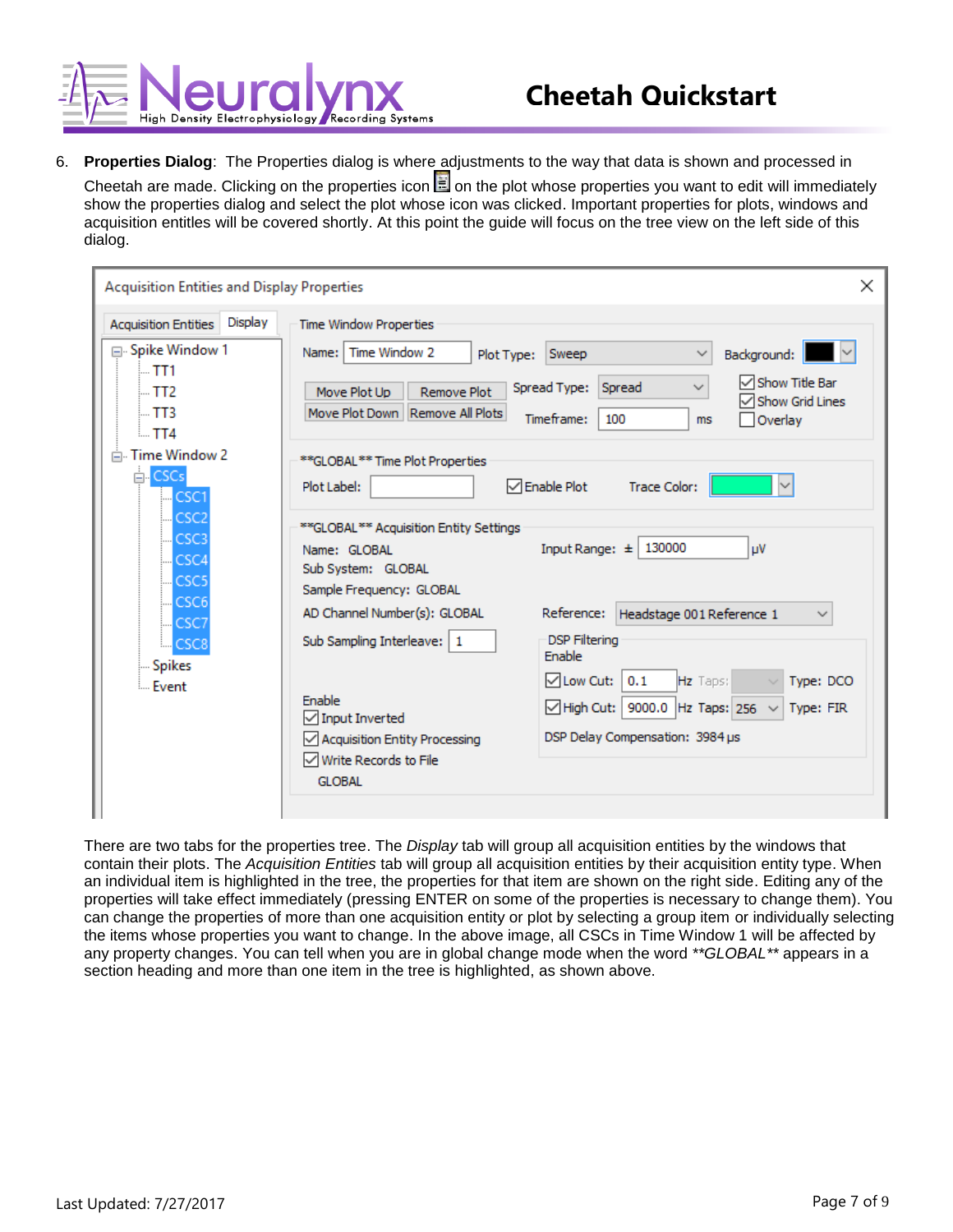

# **Acquiring Data**

Connect a signal generator or some other signal to the hardware so there will be something to see on the displays. Once a signal has been connected, hold down Ctrl and press A. Data may not be visible in the plot windows. This means that the data being input is not in range for the current Cheetah settings. Adjusting of properties will be required.

#### **The Most Important Properties**

Windows, plots and acquisition entities all have separate properties that can be changed. There are three properties that will probably have to be adjusted at the start of a recording. All of the properties detailed below are available on the Properties dialog (discussed previously). These properties are:

- 1. **Input Range**: Sets the voltage range of the data that will be acquired by Cheetah. This value is used to scale the data so that it has the highest resolution (volts per AD count) possible within your expected voltage range. Setting this value too low can cause your data to clip, meaning you will lose any waveforms with voltage values outside the input range. Setting this value too high can cause your data to have poor resolution, meaning you may miss some details present in the original data. This value is set differently depending on the acquisition entity you select. a. **CSC**: Just change the value and hit ENTER.
	- Input Range:  $\pm$  500 **DV**
	- b. **Spike**: Click on the spike channel whose value is to be changed. To change the value for multiple channels, hold down the Ctrl key and click on the channels to change. Do not use the check boxes to select channels, as they will either enable (checked) or disable (unchecked) the channel. If a channel is disabled, no data will be recorded for that specific channel. After selecting the channels you wish to change, type the new value in the input range box and hit ENTER.<br>Subchannel Setup

| Enable         | Channel | AD Channel | Threshold | Input Range | ۸ |
|----------------|---------|------------|-----------|-------------|---|
| $\checkmark$   |         |            | 250       | 500         |   |
| $\leq  \zeta $ |         |            | 250       | 500         |   |
|                |         | 10         | 250       | 500         |   |
|                |         |            | 250       | 500         | Ÿ |

2. **DSP High Cut and Low Cut filters**: Cheetah has the ability to use DSP filtering on the incoming signals. The high cut and low cut values are the only ones that generally need adjustment. DSP filtering is applied after the signal is captured by the computer, and does not physically change the electrical signal. Checking the box enables the filter.

| -DSP Filtering<br>Enable                                                |  |  |  |
|-------------------------------------------------------------------------|--|--|--|
| $\Box$ Low Cut: $\vert 0.1 \vert$ Hz Taps: $\vert \lor \vert$ Type: DCO |  |  |  |
| $\Box$ High Cut: 9000.0 Hz Taps: 256 $\lor$ Type: FIR                   |  |  |  |
| DSP Delay Compensation: 3984 µs                                         |  |  |  |

- 3. **Spike Thresholds**: A spike is recorded when the signal is above a threshold. There are two ways to set this threshold.
	- a. **Spike Plot**: On the spike plots, there is a green indicator line **The Common System**. Moving the mouse of the line will allow you to click on the line and drag the mouse to adjust the threshold. This is ideal for coarse threshold adjustments.

For a finer adjustment, click the up  $\Box$  and down  $\Box$  arrows to change the threshold using a finer adjustment. The current threshold will be displayed in green on the bottom of the spike plot directly below the indicator line.